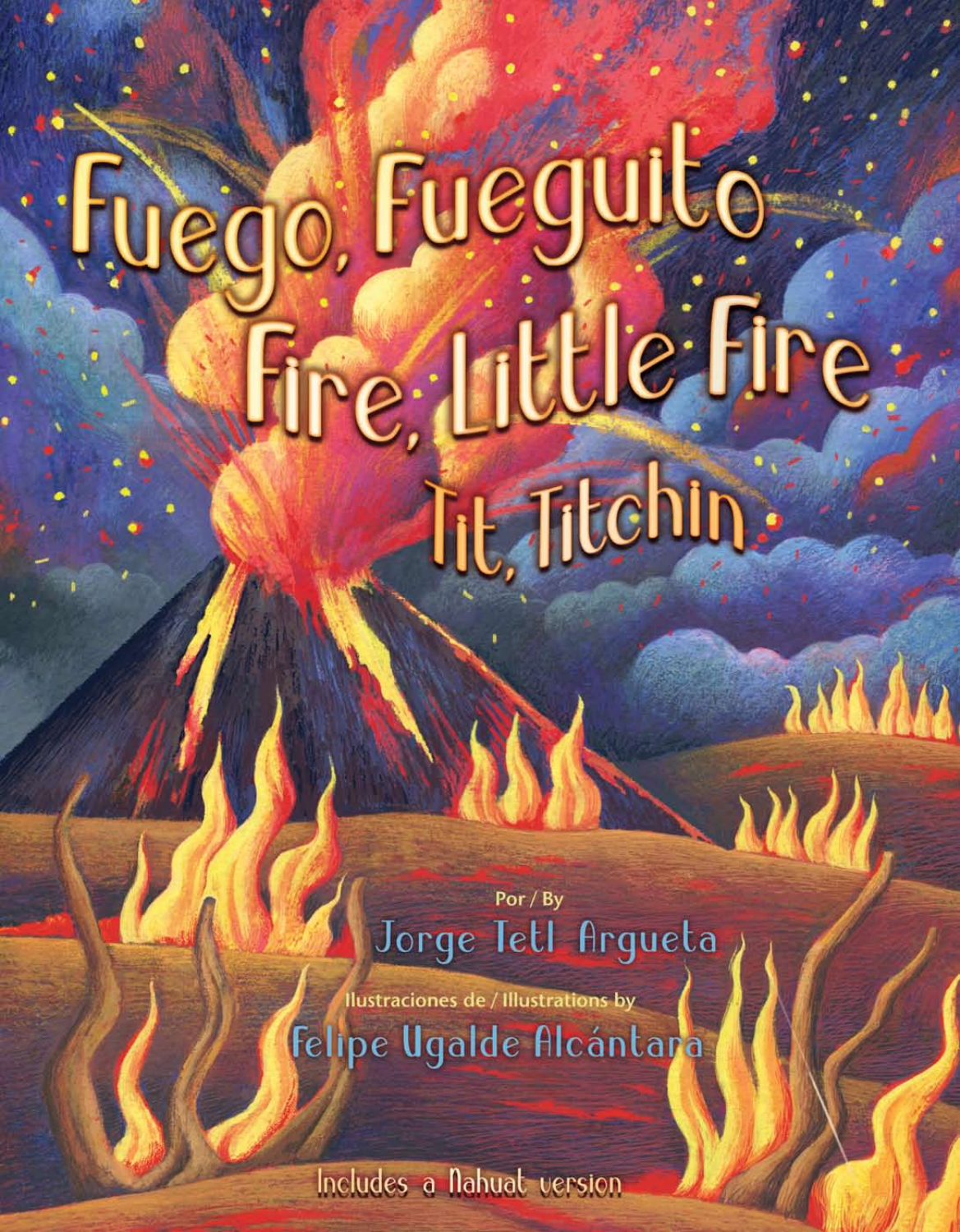## Fuego, Fueguito Fire, Little Fire Tit, Titchin

Por / By Jorge Tell Argueta

Ilustraciones de / Illustrations by Felipe Ugalde Alcántara

Traducción al Inglés de / English translation by Jorge Tetl Argueta / Madeleine Maillet



Piñata Books Arte Público Press Houston, Texas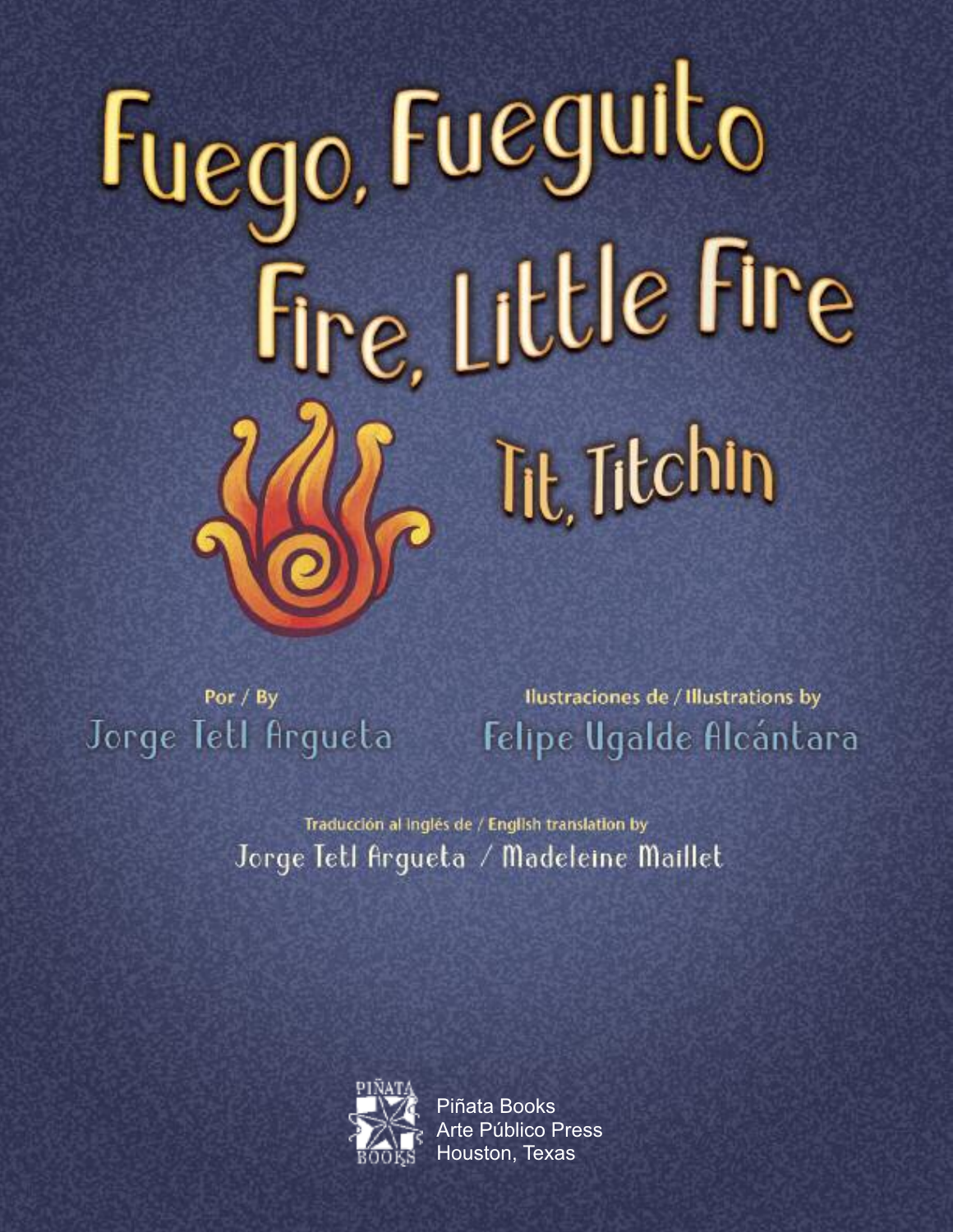Esta edición de *Fuego, Fueguito* ha sido subvencionada en parte por Clayton Fund. Les agradecemos su apoyo.

Publication of *Fire, Little Fire* is funded in part by a grant from the Clayton Fund. We are grateful for their support.

El autor agradece a Genaro Ramírez, Pacita Paz Pérez, Valentín Ramírez, Carlos Cortez por la ayuda con la traducción nahuat de este libro. También reconoce el apoyo de Holly Ayala, Alfredo Pérez, José Ardon y Carolina Valentina Osorio durante la producción de este libro.

The author thanks Genaro Ramírez, Pacita Paz Pérez, Valentín Ramírez, Carlos Cortez for their help with the translation into Nahuat. He is also grateful to Holly Ayala, Alfredo Pérez, José Ardon and Carolina Valentina Osorio for their support during the production of this book.

*Piñata Books are full of surprises!*

Piñata Books An Imprint of Arte Público Press University of Houston 4902 Gulf Fwy, Bldg 19, Rm 100 Houston, Texas 77204-2004

Diseño de la portada por / Cover design by Bryan Dechter

Names: Argueta, Jorge, author, translator. | Ugalde, Felipe, illustrator. | Argueta, Jorge Tetl, translator. | Maillet, Madeleine, translator.

Title: Fuego, Fueguito / por Jorge Argueta ; ilustraciones de Felipe Ugalde Alcantara ; traducción al inglés de Jorge Argueta y Madeleine Maillet = Fire, Little Fire / by Jorge Argueta ; illustrated by Felipe Ugalde Alcantara ; English translation by Jorge Argueta and Madeleine Maillet. Other titles: Fire, Little Fire

Description: Houston, TX : Piñata Books, an imprint of Arte Público Press, [2019] | Summary: "Describes—in Spanish, English, and Nahuat—the characteristics of fire from the perspective of one little spark"—Provided by publisher.

Identifiers: LCCN 2019006254 (print) | LCCN 2019011473 (ebook) | ISBN 9781518505850 (pdf) | ISBN 9781558858879

Subjects: | CYAC: Fire—Fiction. | Polyglot materials.

Classification: LCC PZ10.5.A7 (ebook) | LCC PZ10.5.A7 Fu 2019 (print) | DDC [E]—dc23

LC record available at https://lccn.loc.gov/2019006254

The paper used in this publication meets the requirements of the American National Standard for Permanence of Paper for Printed Library Materials Z39.48-1984.

> *Fuego, Fueguito / Fire, Little Fire* © 2019 by Jorge Tetl Argueta Illustrations © 2019 by Felipe Ugalde

> > Printed in China in March 2019–June 2019 by Hung Hing Printing 5 4 3 2 1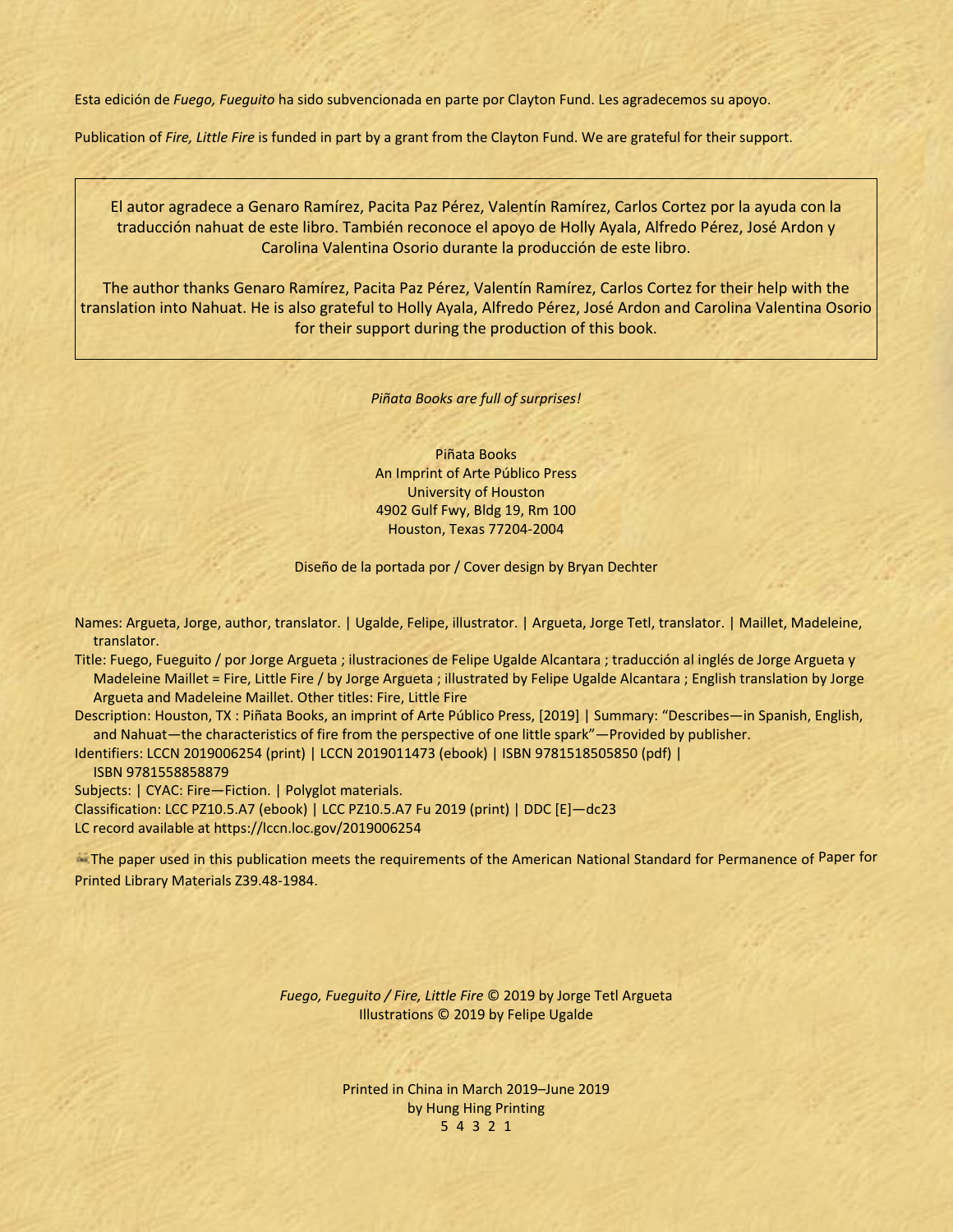*Para mi nieto Rain, que es todo canto y luz en la vida.* —JTA



*For my grandson, Rain, who is all song and light in life.* —JTA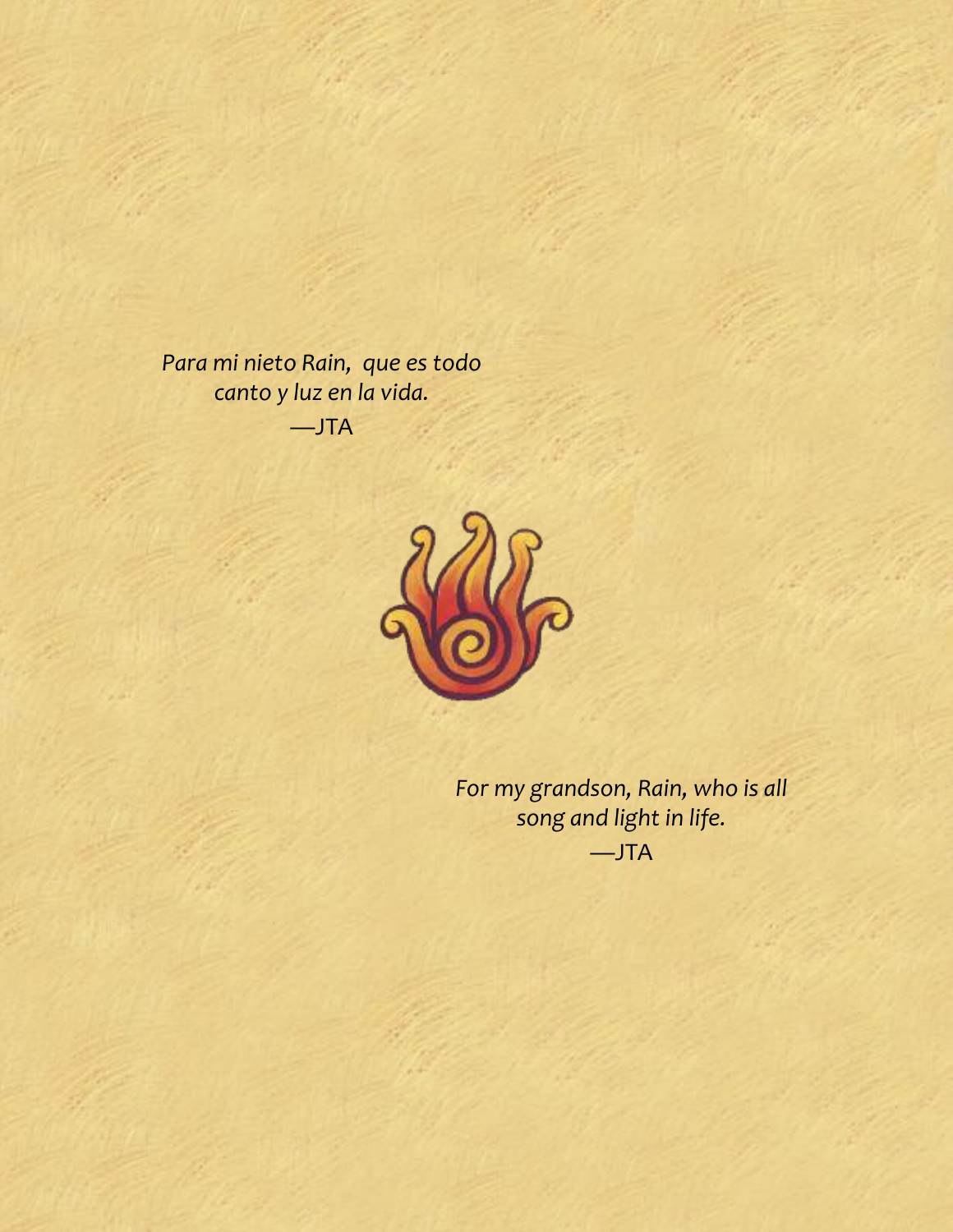Mi nombre es Fuego, pero todos me conocen por Fueguito.



My name is Fire, but everyone calls me Little Fire.